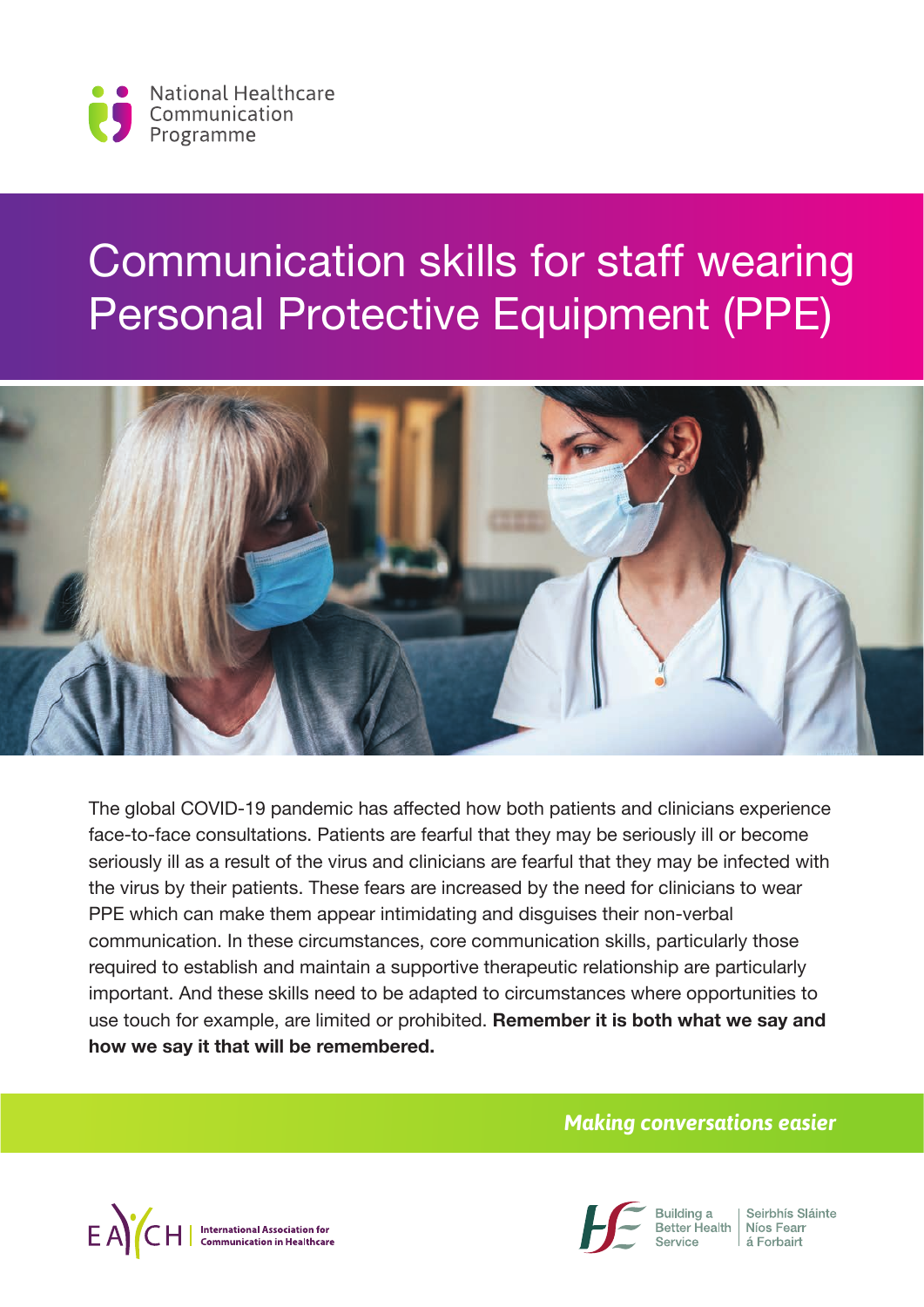

 $cc$ **It's very daunting for patients. All they see from when they come through the doors are people coming to them wearing PPE. They already feel vulnerable and afraid, and PPE takes away the humanity.**

#### **Impact on patients**

PPE can heighten patients' fears of isolation and patients being cared for by healthcare staff in PPE can feel vulnerable and afraid. If you haven't previously met the patient, PPE can also pose a significant challenge to building rapport. The quality of patient experience with staff wearing PPE can be affected by:

- the inability to engage in usual nonverbal social behaviours, such as handshakes/fist bumps, leaning in, and facial cues.
- the sense of disconnect and distraction created by the PPE and difficulty hearing what the patient or clinician is saying due to reduced speech clarity. This, combined with the loss of lip reading and visual cues, can make communication between staff and patients extremely difficult.

These barriers compound the existing obstacles to interpersonal interactions, such as cultural and language differences between patients and staff. Despite some barriers, demonstrating empathy is possible while wearing PPE.

#### **Communication skills**

Communication is at the heart of everything we do. It's central to our relationships, our work and our leisure interests. But it's particularly important in healthcare, where patients can feel vulnerable, alone and frightened. Research suggests that demonstrating empathy and understanding of a patient's ideas and concerns enhances the patient experience. It may also lead to better clinical outcomes, due to increased patient adherence to providers' recommended treatment plans.

The protective gear renders communication between staff, and between staff and the patient, more difficult. "*It's really difficult to hear each other*" so what can healthcare staff do to address this?

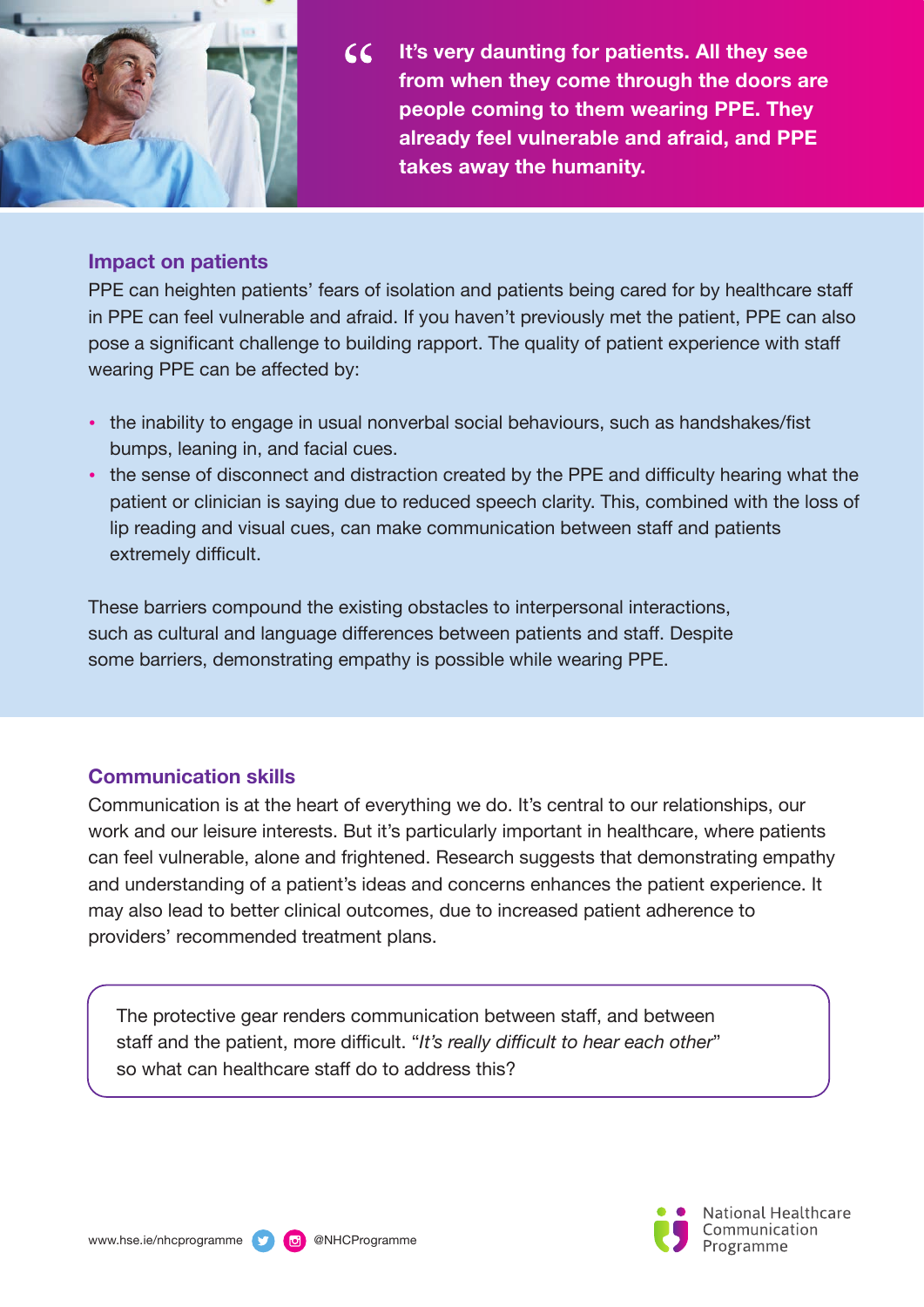#### **Communication skills**

We don't intend to tell you exactly what to say, instead we are highlighting certain skills and providing a series of useful phrases under the relevant sections of the Calgary-Cambridge Framework.

#### Initiating the session

- Preparation
- Establishing initial rapport
- Identifying the reasons for the consultation

#### Gathering information

- Explore the patient's problems
- Understanding the patient's perspective

#### **Physical examination**

#### Providing information & planning

- Provide correct amount and type of information
- Aid patient recall and understanding
- Incorporate the patient's perspective
- Shared decision making and planning

#### Closing the session

- Ensuring appropriate point of closure
- Forward planning

**Adapted From:** Silverman, J., Kurtz, S., & Draper, J. Skills for Communicating with Patients (3rd ed). Oxford: Radcliffe Publishing (2013).

**National Healthcare** Communication Programme



**Building the relationship**

**Building the relationship** 

•

•

•

•

Empathy

Involve the patient and share your thinking

Non-verbal behaviour

Non-verbal behaviour Greeting and introductions

Greeting and introductions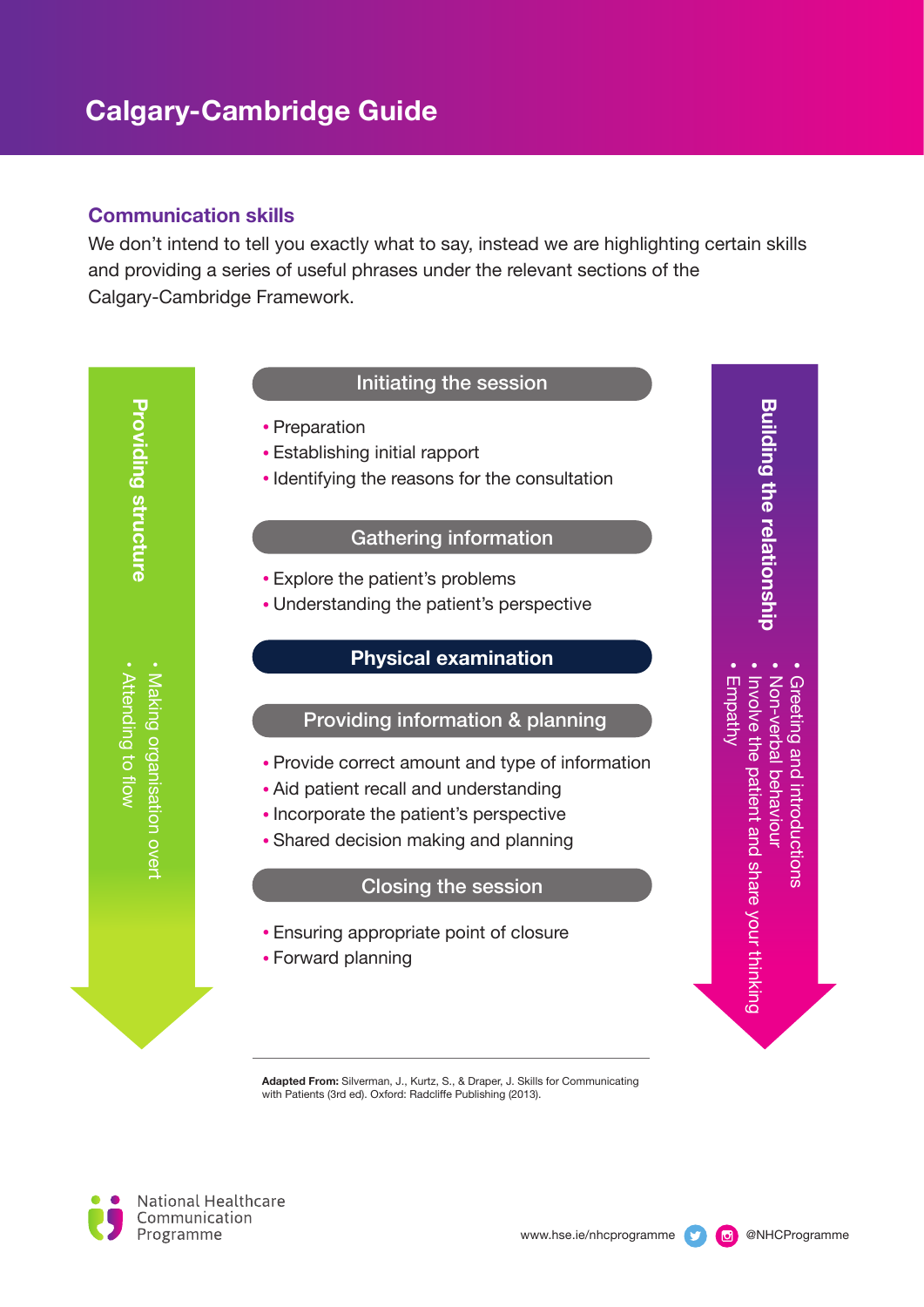## **Initiating the session**

#### **Preparation**

#### **Prepare yourself**

It can be hot and uncomfortable to wear full PPE. Be aware of how you are feeling. Take regular breaks as necessary.

#### **Prepare the environment**

Try to minimise background noise or move to a quiet area if possible.

# **Building the Relationship**

#### **Greeting & Introductions**

- Ensure that your **name badge** is visible and easy to read.
- **Identification boards** can be useful for staff whose face is covered by personal protective equipment (PPE), for example, photographs of its staff on a board in the wards to help patients identify with the person behind the mask. So, when staff introduce themselves, they point to the board and say: "*This is me, this is who you are talking to and I'm looking after you today*".
- Wear a **clear photograph** of your smiling face.

#### **Non-verbal behaviour**

- PPE face masks reduce speech clarity and combined with the loss of lip reading and visual cues make communication between staff and patients more difficult. If it is possible, use a plastic 'see-through' visor. Face the patient and make sure they are looking at you before communicating.
- Look directly at the patient and make good eye contact.
- Lighting on the healthcare workers face is important. Try not to stand with a light or window behind you and don't cover your mouth or face with your hand.
- Be responsive in the conversation. Support understanding by intentionally using gestures and body language to communicate information.
- Even though the patient may not be able to directly see your face and some of your gestures bear in mind that your non-verbal communication will be transmitted to some degree and will be picked up by the patient. Also, allow the patient a little more time to pick up on your non-verbal communication as it is disguised by the PPE.

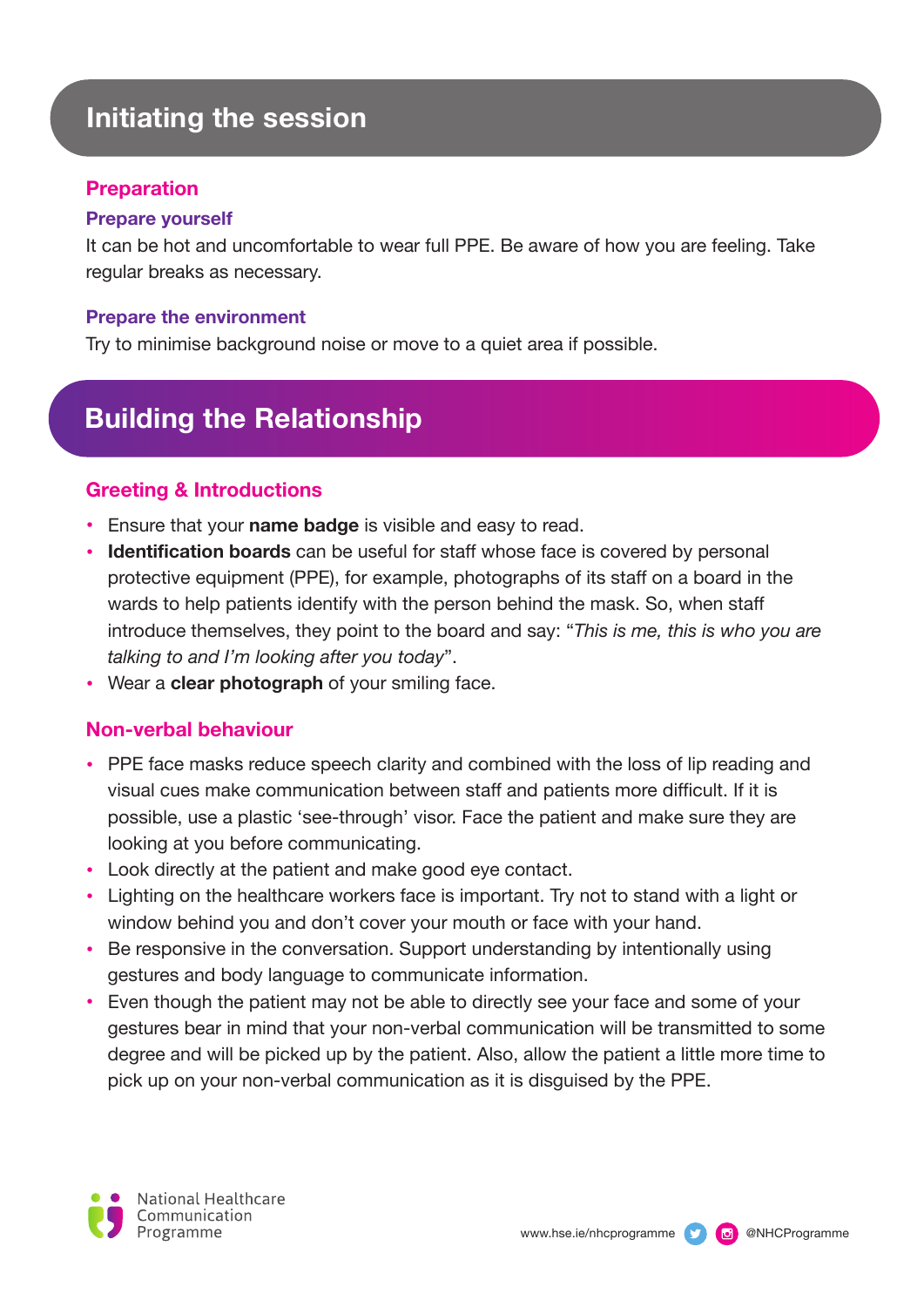#### **Touch**

• Where touch is appropriate, it is okay to use this to comfort patients while wearing PPE.

#### **Positioning**

• Do not speak to the patient while you are moving about.

#### **Involving the patient**

#### **Devices**

- If the patient uses a hearing aid or listening device ensure that they are available and in use.
- Acknowledge the impact that PPE/not shaking hands/distance has on the communication… "*Now I know I appear a bit intimidating dressed in all this gear but I do really want to understand what's being going on for you and how you feel about it all*".

# **Gathering information**

#### **Explore the patient's problems**

- The most important thing you can do is to listen carefully to questions and concerns.
- Summarise your understanding of the patient's problem this demonstrates you have understood the patient fully, despite the barriers of PPE.
- Name the emotion and use verbal empathy since it can be difficult to express empathy non-verbally while wearing PPE.
- Ask clear, open-ended questions to elicit a list of needs up front.

#### **Understand the patients perspective**

• Explore ideas, concerns, and expectations from the patient's perspective.

# **Providing information & planning**

#### **Provide correct amount and type of information**

- **Slow down**. Provide information in small chunks the additional stress of the consultation means the patient needs more time to process the information you are providing. We normally learn a lot from patients facial expressions, and if the patient is wearing a mask, it can be difficult to gauge their degree of concern or bafflement when you cannot see the bottom half of their face.
- Encourage questions and keep checking understanding "*please stop me if...*". This allows the patient to let you know if they can't understand what you are saying because of the PPE.